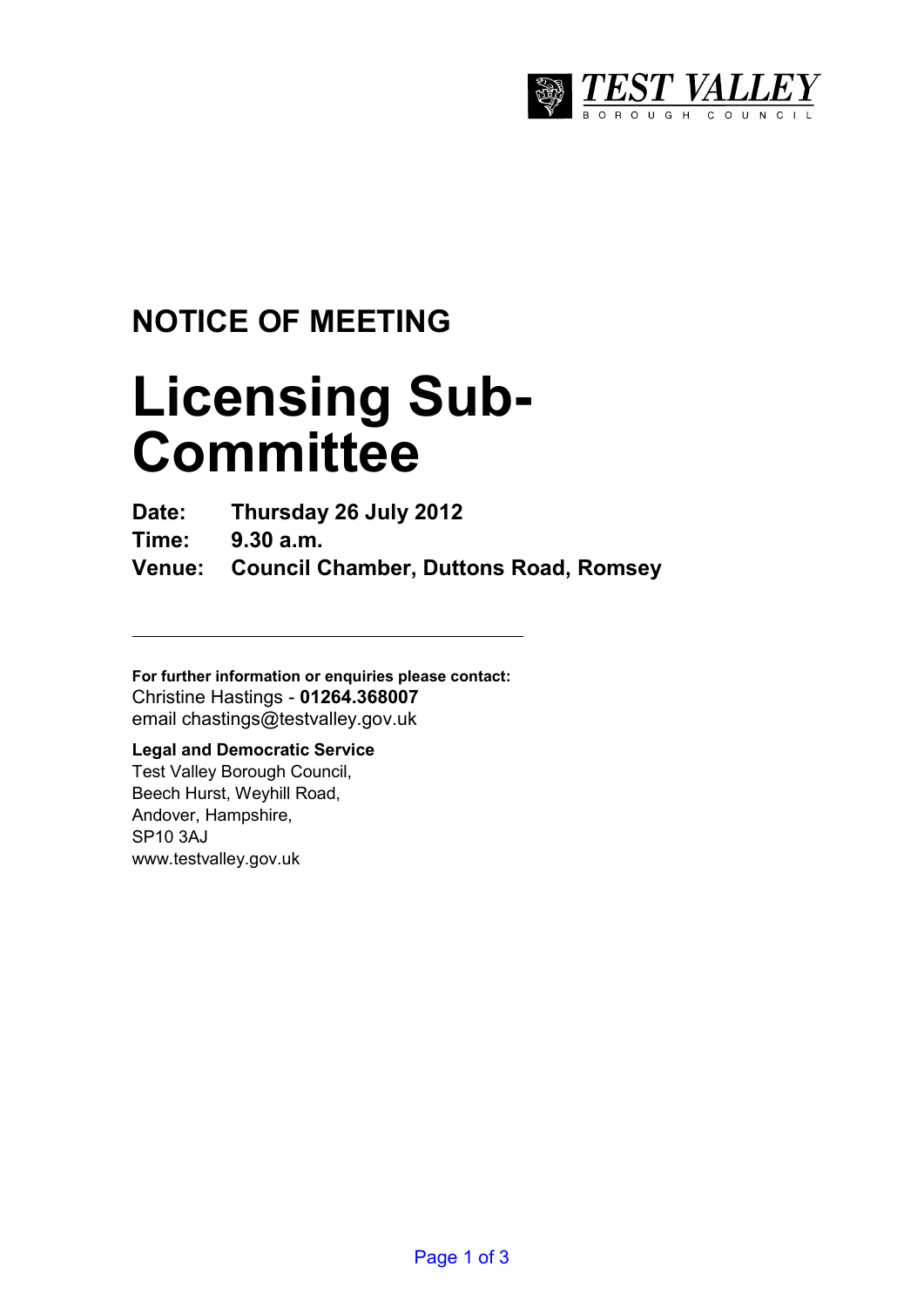#### **Membership of Licensing Sub-Committee**

| <b>MEMBER</b>            | <b>WARD</b>  |
|--------------------------|--------------|
| Councillor A Hope        | Over Wallop  |
| Councillor A Johnston    | Romsey Extra |
| <b>Councillor N Long</b> | St.Mary's    |

In the event of a member selected becoming unavailable, the Head of Administration is authorised to select a replacement from the membership of the Licensing Committee.

#### **LICENSING SUB-COMMITTEE PROCEDURE NOTES**

Representations have been received about an application under the Licensing Act 2003 and a meeting of the Licensing Sub-Committee will be held, details as above, to determine the application.

Copies of the representations are enclosed with this notice.

The applicant, and those responsible authorities and interested parties that have made representations may attend the meeting. They may be assisted or accompanied by other parties. They may call other persons to appear at the hearing only if they give notice to the licensing authority no later than five working days before the day of the hearing. Hearings are usually heard in public.

The above parties will have the opportunity to address the Sub-Committee and (if given permission by the Sub-Committee) will be able to question any other party.

If any party does not attend, the Sub-Committee may still consider the matter in their absence. If they do not attend, the Sub-Committee will still consider any application or representations that those parties have made.

The hearing will be conducted in accordance with the Licensing Sub-Committee Procedure Rules enclosed with this notice.

You may contact the Licensing Section on 01264 368013 for further advice.